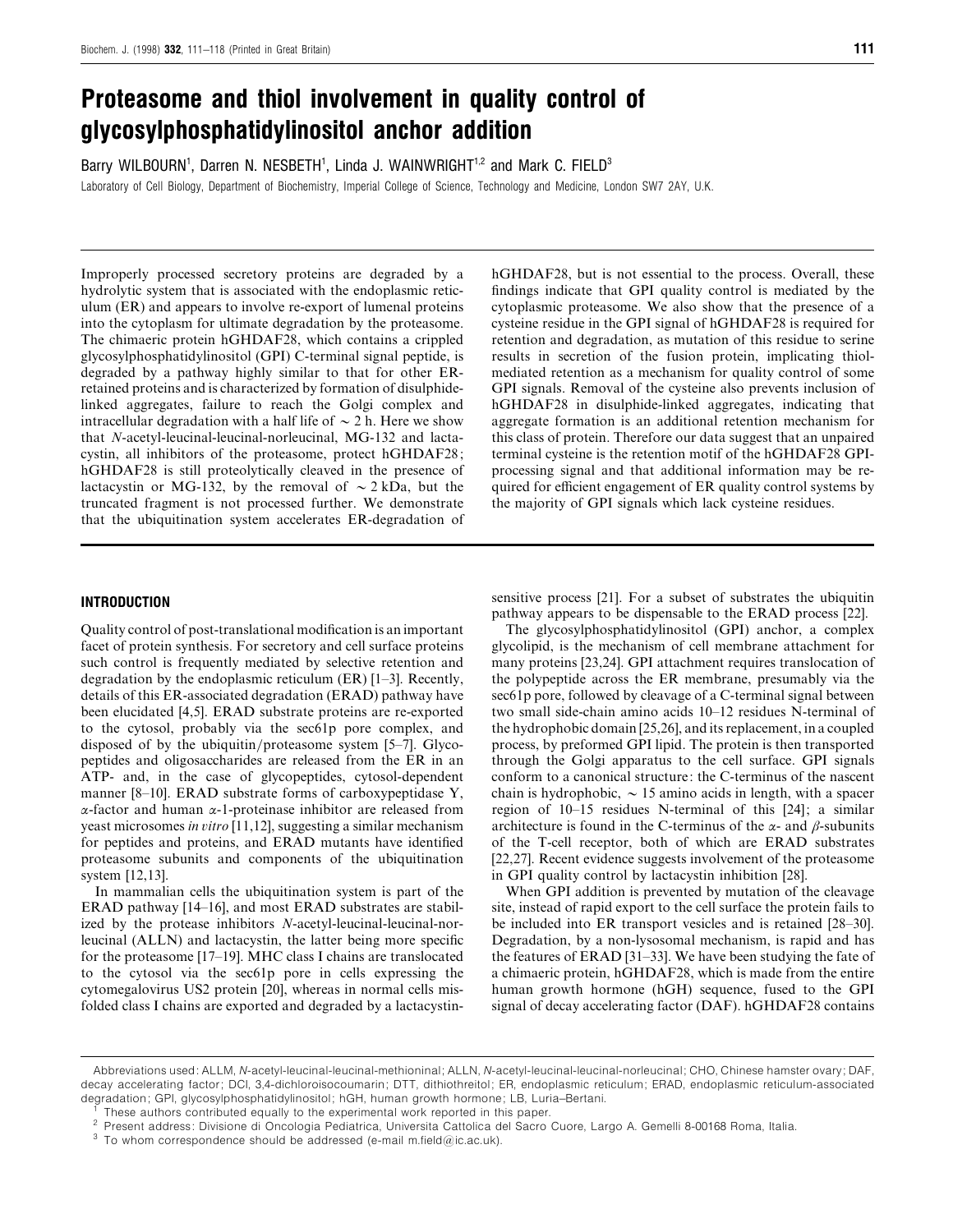a crippled version of the DAF GPI-signal (see Table 2 for a description of the constructs), due to a point mutation at the processing site [29,32]. hGH itself is a non-glycosylated protein monomer containing 191 amino acids and two disulphide bridges, between cysteine residues 53 and 165 and 182 and 189 respectively. Close proximity of the C-terminal disulphide bond to a cysteine at position 203 within the DAF GPI-signal is suggestive of disulphide shuffling between residues 182, 189 and 203 to create intermolecular cross-links.

In this paper we investigate in detail the role that cytoplasmic components play in hGHDAF28 degradation and the effect of manipulations of the GPI signal itself. Our data indicate that hGHDAF28 is indeed exported from the ER for proteasomal degradation and that retention is critically dependent on the presence of a cysteine residue within the GPI signal.

## *MATERIALS AND METHODS*

#### *Nucleic acids*

Construction of the expression vector pRK5·hGHDAF28 has been described previously [33]. Other forms of hGHDAF were constructed as follows. The *Eco*RI fragment containing the hGHDAF28 minigene from hGHDAF28 · pRK5 was subcloned into pSG5 to produce  $pKRS \cdot 28$ . Specific mutations of the Cterminal sequence were generated by oligonucleotide-directed mutagenesis of  $pKRS \cdot 28$  (see below). Oligonucleotides were synthesized by Genosys Plc. U.K. PCR fragments, consisting of a given mutated region, were then transferred into vector plasmid using standard DNA manipulations. Plasmids were purified from *Escherichia coli* XL1-Blue or DH5α cell cultures with the Qiagen Midi Kit. Immunogen International Mini Preps were used for small-scale purifications. Linear plasmid or PCR fragments were purified from agarose gels with the GeneClean Kit (Bio 101). All kits were used according to manufacturers' directions. Restriction digests were performed using enzymes from MBI Fermentas or New England Biolabs, Inc. PCR was carried out using standard procedures [34] on a Perkin-Elmer 480 Thermal Cycler with Taq polymerase to generate mutant sequences. Reaction volumes of 50  $\mu$ l typically consisted of 1  $\mu$ l (2.5 units) of Taq polymerase,  $250 \mu M$  dNTPs, 5 mM MgCl<sub>2</sub>, reaction buffer  $[16 \text{ mM} (NH4)_{,}SO_4/67 \text{ mM}$  Tris/HCl, pH 8.8, at 25 °C/0.01% (v/v) Tween 20], 2 ng of template DNA and 0.2  $\mu$ mol of each primer. Primer sequences are given below. The denaturation step was at 94 °C for 60 s. Annealing was achieved at 68–70 °C, depending on primer  $T_m$ , for 2 min and extensions were at 72 °C for 3 min. Thirty cycles were used.

Ligations were performed with 1 Weiss unit of T4 ligase in the presence of a reducing buffer [66 mM Tris/HCl (pH 7.5 at 25 °C), 5 mM  $MgCl<sub>2</sub>$ , 10 mM dithiothreitol (DTT) and an ATP solution (1 mM ATP in 5 mM Tris/HCl, pH 7.5)] in a total volume of 20  $\mu$ l. Ligation reactions were incubated overnight at  $14 \degree C$ .

Bacterial transformations were achieved by electroporation with a BTX ECM600 electroporator: 2.5 kV HV mode, 720  $\Omega$ resistance, 2 mm chamber gap, 1.25 kV charging voltage, 6.25 kV cm−" desired field strength and 5 ms desired pulse length. Competent cells (100  $\mu$ l) were mixed with 2  $\mu$ l of ligation reaction before electroporation. These cells were then resuspended in 1 ml of Luria-Bertani (LB) broth, placed in a shaker at 37 °C for 30 min and then spread on an LB agar plate containing ampicillin. This plate was incubated overnight at 37 °C. Any resultant colonies were transferred into 1 ml of LB broth with ampicillin and incubated in a shaker at 37 °C overnight. All DNA fragments were separated using agarose gel electrophoresis, visualized with

ethidium bromide staining and their sizes assessed with a 1 kb molecular mass ladder (Gibco-BRL).

hGHDAF28 KDEL and hGHDAF28 R4 were produced with forward and reverse primers (5'Bgl: GGACTGGGCAG-ATCTTCAAGC and KDELOligo: GGGATATCTTATCTA-**CAGCTCGTCCTT**AGTCAGCAAGCC or R4Oligo: GG-GATATCTTATCTA**CCTCCTCCTCCT**AGTCAGCAAGCC respectively) containing the appropriate codon insertions (bold) and deletion of an *Xma*I restriction site. This deletion allowed ligation of the PCR fragment into  $pKRS \cdot 28$  to be confirmed by restriction analysis. New plasmids, pKRS KDEL and  $pKRS \cdot R4$ , were thus generated encoding hGHDAF28  $\cdot$ KDEL and hGHDAF28 $\cdot$ R4 respectively. hGHDAF28 $\cdot$ C203S was generated with pKRS.28 as template using C203SFor: GGT-ACTACGCGTCTTCTATCTGGGCACACG**TCT**TTCACG-TTG as forward primer (nucleotide substitutions in bold) and BsmOligo: ACAAACCACATCTAGAATGCAGTG, a reverse primer containing no restriction-site alterations. Ligation of the resultant PCR fragment into pKRS · KDEL introduced an *XmaI* site. All ligations were directional and constructs were verified by sequence determination (both strands) for the mutagenized region. After expression, small alterations in migration of the KDEL and R4 products on SDS/PAGE were clearly visible.

# *Chemicals and antibodies*

Cleland's reagent (DTT), Nonidet P40, Triton X-100, Protein A–Sepharose, leupeptin, chymostatin, antipain, pepstatin A, trypsin, *N*-acetyl-leucinal-leucinal-methioninal (ALLM), ALLN, EDTA, EGTA, PMSF and 7-amino-1-chloro-3-L-tosylamidoheptan-2-one (TLCK) were all from Sigma. Pansorbin, E64, 3,4 dichloroisocoumarin (DCI), lactacystin and MG-132 were purchased from Calbiochem. Compounds for addition to living cells were made up in PBS, tissue culture grade DMSO (Sigma) or ethanol at a concentration such that the final volume added did not exceed 20  $\mu$ l/ml. Polyclonal antisera to recombinant hGH were raised in rabbits or mice using RIBI<sup>®</sup> as adjuvant (Sigma).

## *Transfections*

COS7 or Chinese hamster ovary (CHO) cells were cultured in Dulbecco's modified Eagle's medium or alpha-minimal essential medium respectively, containing  $10\%$  (v/v) heat-inactivated foetal calf serum plus  $2 \text{ mM } L$ -glutamine,  $5 \text{ units/ml}$  penicillin and  $5 \text{ mg/ml}$  streptomycin (all from Sigma) in a  $5\%$  CO<sub>2</sub> atmosphere at 37 °C. Cells were transfected using Lipofectamine<sup>®</sup> (Gibco-BRL) as described [33]. Wild-type (K1) cells were grown at  $37 \text{ °C}$ , whereas the E36 and ts20 cells were maintained at 30 °C. Stable CHO cell lines expressing hGHDAF mutants were produced by a double transfection with the relevant hGHDAF construct and pcDNA3, which contains the neomycin selectable marker, at a molar ratio of 10: 1. Cells were allowed to recover from the transformation for 72 h and were then selected with neomycin. After 2 weeks transformants were checked for expression of the transgene by immunofluorescence.

# *Metabolic labelling and immunoprecipitation*

Cells were metabolically labelled by starving in methionine/ cysteine-free minimum essential medium (Gibco-BRL) with [<sup>35</sup>S]methionine (Amersham) at  $\sim$  75  $\mu$ Ci/35 mm dish. Cells were harvested, detached from the substrate, lysed and immunoprecipitated with lapine polyclonal anti-hGH as described [33]. Protein secreted into the medium was immunoprecipitated by harvesting the medium (1 ml), adding 12  $\mu$ l of 10% (v/v) SDS, 50  $\mu$ l of 20% (v/v) Nonidet P-40, 12  $\mu$ l of 0.5 M EDTA and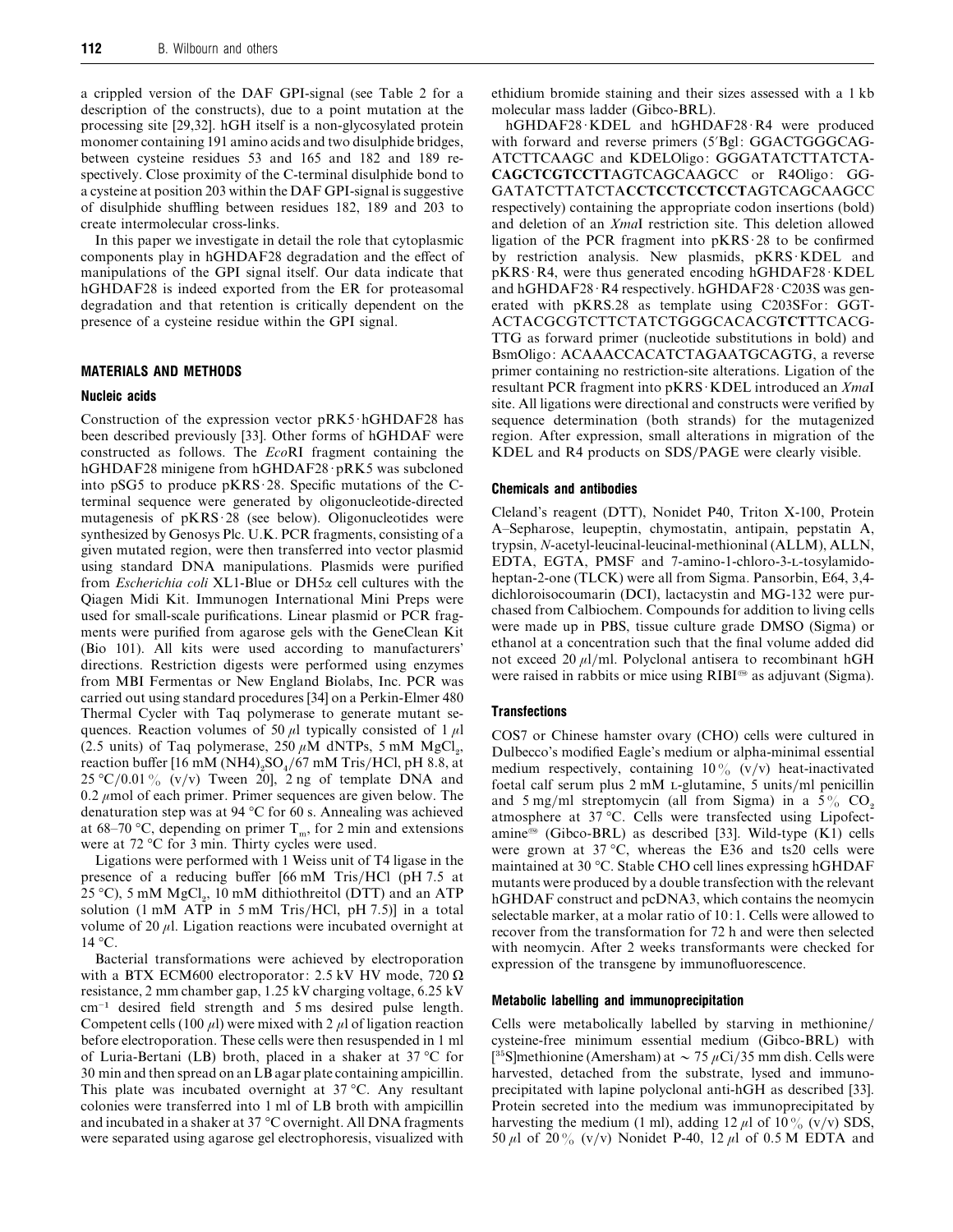general protease inhibitors [33] and treating exactly as the cell extracts.

Protease inhibitors were used at the following concentrations: ALLM and ALLN, 100  $\mu$ g/ml; DCI, 10  $\mu$ M; EDTA, 10 mM; EGTA and PMSF, 1 mM; pepstatin A and antipain,  $1 \mu M$ ; and lactacystin and MG-132, 20  $\mu$ M. All inhibitors were added 1 h before metabolic labelling (which lasted 1 h) and cells were maintained in the presence of the compound throughout the experiment. Fresh PMSF was added before labelling and after every hour in the chase period. For analysis of the role of ubiquitin and induction of the ubiquitin-negative phenotype, ts20 cells [and the E36 parental line as control (both gifts from Dr Ger Strous, University of Utrecht, The Netherlands)] were shifted to 44 °C for 1 h to induce the ts phenotype, followed by metabolic labelling for 1 h at 42 °C. Cells were then chased at 42 °C before analysis by immunoprecipitation.

# *Gel electrophoresis*

Immunoprecipitates were analysed in 15 or  $17\%$  SDS/ polyacrylamide gels by addition of 50  $\mu$ l of SDS-containing sample buffer directly to the Protein A beads, followed by heating to 95 °C. In cases where samples were to be reduced, DTT was added, to a concentration of 50 mM, before heating. After electrophoresis at  $15$  V/cm (constant voltage), gels were fixed in 20% (v/v) methanol/10% (v/v) acetic acid, impregnated with En<sup>3</sup>Hance (NEN Dupont) and dried. The gels were then exposed to AR-XOMat film (Kodak) at  $-85$  °C. Bands were quantified using a Phosphorimager system (Molecular Dynamics Inc.) or by scanning, followed by densitometry using NIH Image software on an APUS 3000/200 MacOS computer.

# *RESULTS*

## *Degradation of hGHDAF28 is inhibited by the synthetic peptide ALLN*

In order to gain some insight into the mechanism by which hGHDAF28 is degraded we tested recognized inhibitors of the four major classes of proteases (aspartyl, serine, cysteinyl and metallo) for their effect on hGHDAF28 stability. Transfected

## *Table 1 Stabilization of hGHDAF28 by ALLN, lactacystin and MG-132*

Data are expressed as the degradative index (DI) of hGHDAF28 after a chase of 3 h. DI is calculated as  $[counts_{t=0 h} - counts_{t=3 h}]_{treated}/[counts_{t=0 h} - counts_{t=3 h}]_{control}$ . Cells were pretreated with the compounds for 1 h before pulse-labelling. Experiments were done three times, except for ALLN (experiment done eight times) and MG-132 (four times) and S.D.s are indicated. The control,  $DI = 1.0$ , routinely had S.D.  $= \pm 0.12$ . All analyses were performed in transiently transfected COS cells, except for the lactacystin and MG-132 experiments, where stably transfected CHO cell lines were used. Concentrations of the various compounds used are described in the Materials and methods section.

| Compound    | D.I. (3 h) | S.D. |  |
|-------------|------------|------|--|
| Antipain    | 1.03       | 0.08 |  |
| <b>PMSF</b> | 0.97       | 0.15 |  |
| Pepstatin A | 1.03       | 0.17 |  |
| <b>EDTA</b> | 0.90       | 0.05 |  |
| E64         | 1.00       | 0.18 |  |
| EGTA        | 1.12       | 0.15 |  |
| <b>DCI</b>  | 1.05       | 0.07 |  |
| ALLM        | 0.87       | 0.07 |  |
| ALLN        | 0.66       | 0.07 |  |
| MG132       | 0.25       | 0.06 |  |
| Lactacystin | 0.18       | 0.02 |  |
|             |            |      |  |



#### *Figure 1 The cysteine protease inhibitor ALLN decreases the rate of hGHDAF28 degradation*

(A) Cells expressing hGHDAF28 were pretreated for 1 h with 100  $\mu$ g/ml ALLN, pulse-labelled for 1 h and chased. The amount of hGHDAF28 was quantified by immunoprecipitation and SDS/PAGE analysis under reducing conditions, followed by visualization by Phosphorimager ( $\bullet$ , control;  $\bigcirc$ , 100  $\mu$ g/ml ALLN-treated). The experiment was done four times with the S.D.s indicated. (*B*) Autoradiograph of reduced SDS/PAGE analysis of hGHDAF28 immunoprecipitates from ALLN-treated  $(+)$  and control COS cells. Note the presence of a faint lower-molecularmass band in the rightmost lane.

COS-7 cells were pretreated with the various protease inhibitors for 1 h and maintained during the rest of the experiment (Table 1). After immunoprecipitation and resolution by SDS}PAGE we quantified the amount of hGHDAF28 remaining after a 3 h chase. No significant effects were observed with serine protease inhibitors (DCI and PMSF), an aspartic protease inhibitor (pepstatin), the metalloprotease inhibitors (EDTA and EGTA) or a mixed specificity inhibitor of both serine and cysteine proteases (antipain). This suggests that proteases of the serine, aspartic or metallo classes are not required for ERAD of hGHDAF28.

We subsequently tested several specific cysteine protease inhibitors. The synthetic tetrapeptide ALLN significantly blocked degradation of hGHDAF28 (Table 1). ALLN inhibits the activity of calpains (specifically class I), cathepsins L and B as well as proteasomal activities [35]. In contrast, ALLM and E64, also cysteine protease inhibitors, but with little effect on the proteasome, had no significant effect on the stability of hGHDAF28 (Table 1). We examined the kinetic effect of ALLN, which confirmed inhibition of hGHDAF28 degradation and that the effect was prolonged (Figure 1). We also observed a small amount of an additional band at later time points, suggesting that a processing intermediate had been detected (Figure 1B, last lane). These data indicate that hGHDAF28 turnover requires an ALLN-sensitive, ALLM-resistant, cysteine protease, possibly the  $\beta$ -subunits of the 26S proteasome.

## *Degradation of hGHDAF28 requires the proteasome*

In order to increase the accuracy, reproducibility and ease of our analysis we created three stable CHO cell lines. These expressed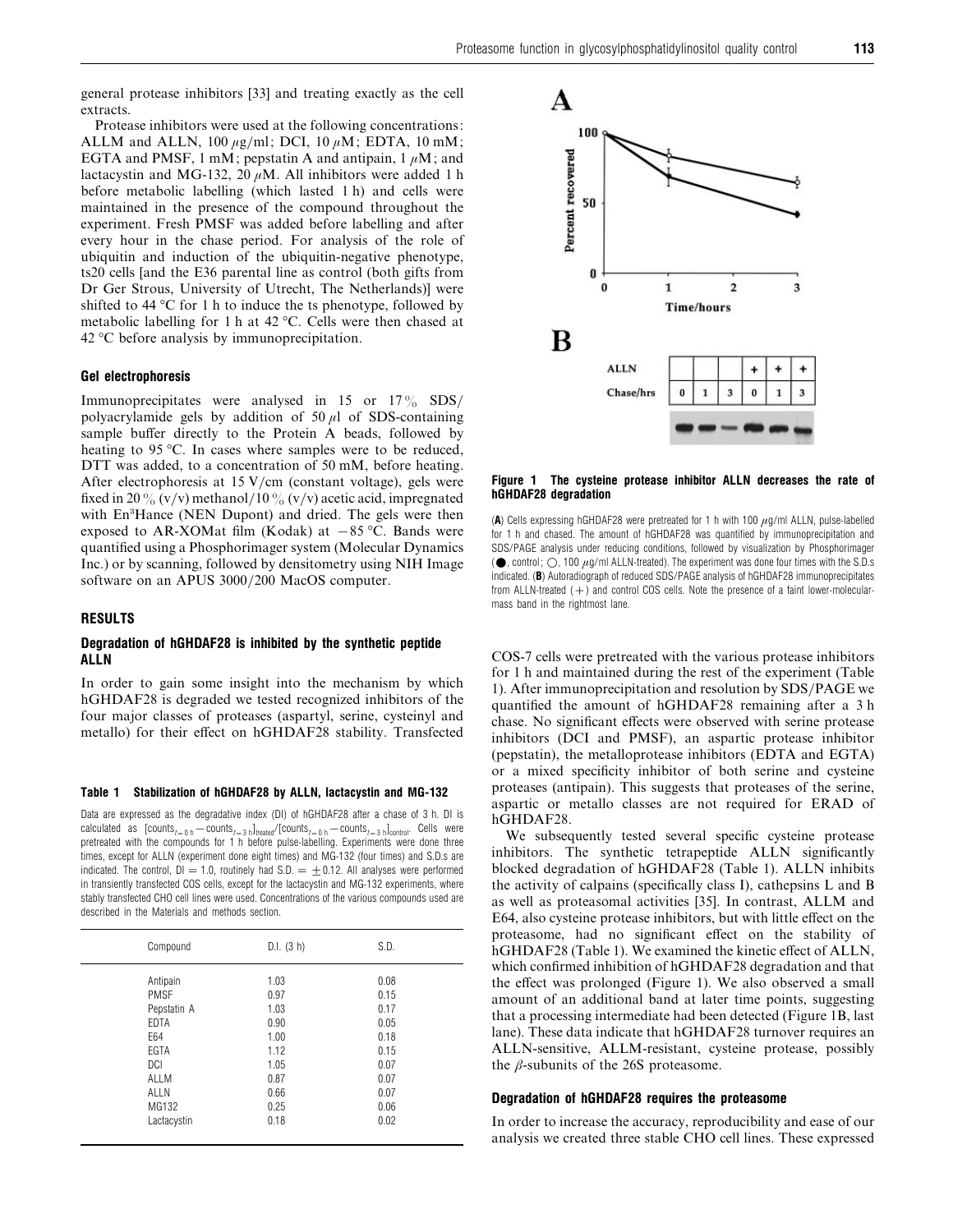#### *Table 2 Constructs and residues discussed in this paper*

hGHDAF29 represents the parent construct from which the others are derived ([36] and this paper). The C-terminal GPI signal sequence is shown. The position of the GPI attachment site is indicated by  $\cdot$ ; Cys-203, the last residue in the amphipathic spacer region, is underlined.

# *hGH–EGSCGFS*[*GTTRLLSGHTCFTLTGLLGTLVTMGLLT*

| Construct              | Alterations from hGHDAF29                            | Reference  |
|------------------------|------------------------------------------------------|------------|
| hGHDAF29               | None                                                 | [36]       |
| hGHDAF28               | Deletion of Ser-192. GPI-signal non-functional       | [36]       |
| hGHDAF28 · KDEL        | Addition of tetrapeptide sequence KDEL to C-terminus | This paper |
| $h$ GHDAF28 $\cdot$ R4 | Addition of tetrapeptide sequence RRRR to C-terminus | This paper |
| $hGHDAF28 \cdot C203S$ | Mutagenesis of Cys-203 to Ser-203                    | This paper |

hGHDAF28, hGHDAF29 and hGHDAF28 KDEL (see Table 2). In some of our earlier experiments the transient transfection protocol has proven to have significant variability, necessitating a large number of replicates. We tested the effects of the proteasome inhibitors lactacystin and MG-132 on hGHDAF28 stability. The results for both compounds were very similar. A dramatic increase in stability was observed (Table 1). On further analysis we observed that hGHDAF28 was rapidly cleaved into a lower-molecular-mass species, losing  $\sim$  2 kDa, which we designated p24, the 24 kDa form (Figure 2) and, based on the molecular mass, probably corresponding to the truncated form seen with ALLN. This initial processing was lactacystin insensitive and was also unaffected by co-treatment of cells with ALLN, ALLM, antipain or pepstatin plus  $20 \mu M$  lactacystin (results not shown). Therefore we were unable to ascribe a protease activity responsible for hGHDAF28 to p24 conversion.

Further processing of the fusion protein was almost undetectable, although in overnight incubations significant degradation was observed, partly accounted for by cell lysis (results not shown). Processing intermediates other than p24 were never seen, suggesting that subsequent lactacystin-sensitive processing was rapid, consistent with the concerted mode of action of the proteasome. This also explains why in uninhibited cells degradation intermediates for hGHDAF28 and other ERAD substrates are rarely seen [33]. Quantification confirmed that p24 was indeed a product of the full-length fusion protein, as p24 abundance increased at early times concomitant with loss of fulllength hGHDAF28 (Figure 2C). In addition, the kinetics of conversion of hGHDAF28 into p24 closely paralleled the degradation of hGHDAF28 in untreated cells (cf. Figures 2 and 4). In our system the effects of MG-132 were not readily reversible, as degradation was still inhibited for several hours after a washout, which may reflect the presence of a retained intracellular pool of the inhibitor.

# *Involvement of ubiquitination in hGHDAF28 degradation*

We next assessed the importance of the ubiquitination pathway, an important component of the proteasomal disposal system in ERAD of hGHDAF28, by making use of a CHO cell line (ts20), temperature-sensitive for the E1 enzyme of the ubiquitin pathway [14]. When hGHDAF28 was transiently expressed in a normal CHO cell line maintained at 42 °C the transgene product was rapidly degraded with a half-life of  $\sim$  90 min, as determined from the plot shown in Figure 3. E36 cells, the ts20 parental line, heat shocked and then maintained at 42 °C, degraded hGHDAF28 with a rate indistinguishable from the wild-type CHO cell line. In contrast, when hGHDAF28 was expressed in



*Figure 2 Proteasomal inhibitors protect hGHDAF28 from degradation*

CHO cells expressing hGHDAF28 were pretreated for 1 h with lactacystin or MG-132, metabolically labelled for 1 h and chased by addition of complete medium containing drug. The fate of hGHDAF28 was monitored by immunoprecipitation and SDS/PAGE. (*A*) Effect of lactacystin, showing the protection of hGHDAF28 and the appearance of a lower-molecular-mass form with time (p24). (*B*) Effect of MG-132. The behaviour of hGHDAF28 is similar to lactacystin-treated cells. Note that the recovery of antigen at  $t=0$  is greater in the drug-treated cells than in the controls ; this is due to protection of hGHDAF28 during the labelling period. (*C*) Quantification of the effect of lactacystin on hGHDAF28 showing product–precursor relationship for p24 and hGHDAF28. Data from three identical experiments are shown, together with the S.D.s indicated. Note that, on average, 50 % of the hGHDAF28 is recovered from these cells at 3 h, but that there is some variation in individual experiments. In the example in (*A*) recovery at this time point was  $<$  30%:  $\bigcirc$ , intact hGHDAF28;  $\Box$ , p24;  $\bullet$ , intact hGHDAF28 lactacystin-treated; |, p24 lactacystin-treated.

the ts20 cells under identical conditions to the E36 line, the protein was significantly stabilized, with a half-life of approximately 4 h, although degradation still proceeded, albeit at a slower rate and no longer conforming to exponential kinetics. Therefore these data suggest that the ubiquitin pathway plays a role in rapid hGHDAF28 turnover but is not essential. Additionally, the presence of the p24 degradation product was never observed in transfected ts20 cells.

# *Effect of mutations on hGHDAF28 kinetics*

We next turned to the question of which structural features of the GPI tail are important for retention and hence entry into the ERAD pathway (see Table 2 for constructs). As most GPIanchored proteins that fail to become anchored are shunted into ERAD, we initially expected that the overall structure of the GPI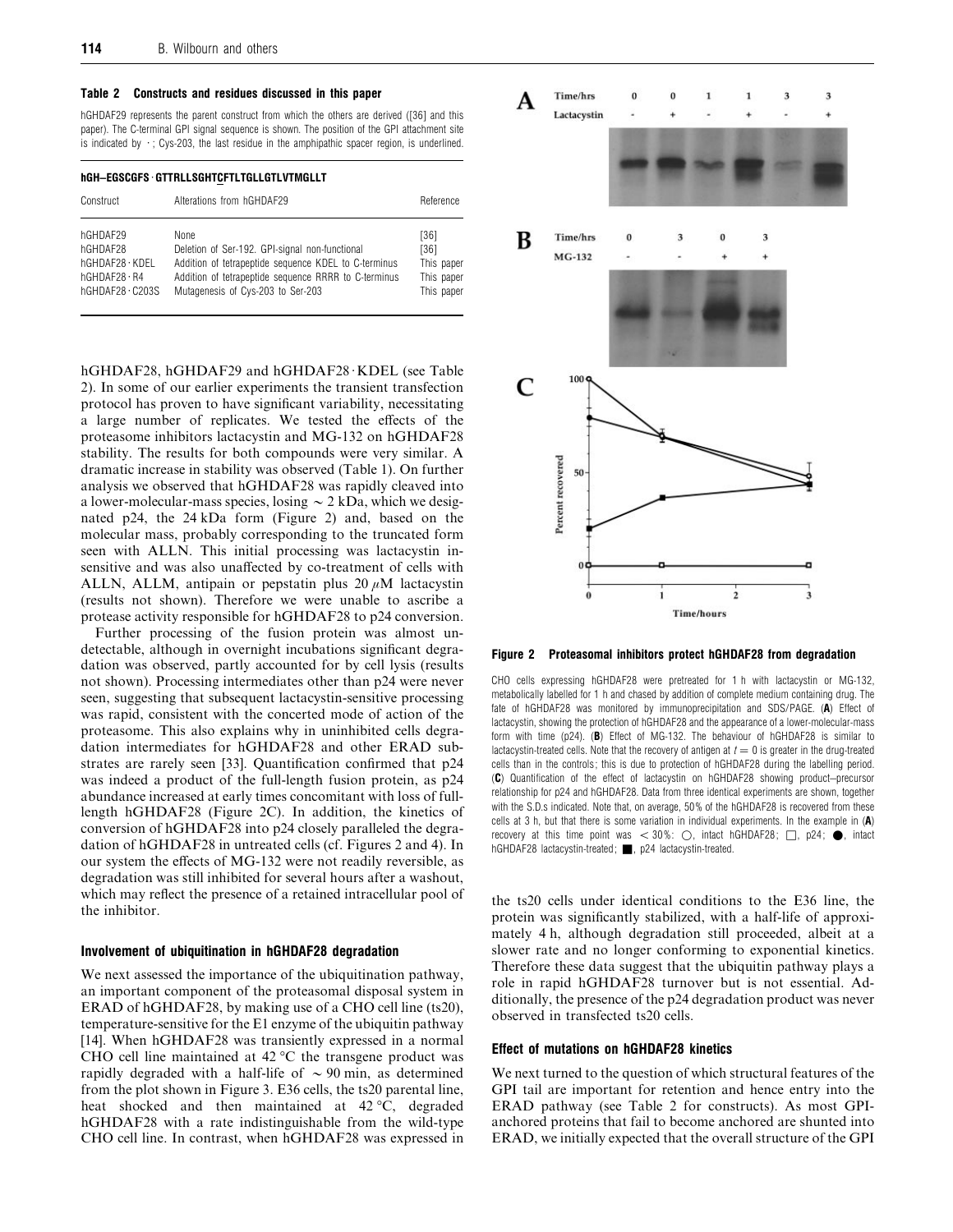

## *Figure 3 A functional ubiquitination system is required for efficient hGHDAF28 degradation*

CHO cell lines expressing hGHDAF28 were pulse-labelled for 1 h and chased for the times shown. Degradation of hGHDAF28 was monitored by immunoprecipitation, SDS/PAGE and fluorography. Wild-type cells were maintained at 42 °C during the experiment, whereas E36 (parental) and ts20 cells were first heat-shocked to induce the ubiquitination defect as described in the Materials and methods section. Data are the means  $\pm$  S.D. of three experiments:  $\bigcirc$ , wild-type;  $\triangle$ , E36; and  $\blacksquare$ , ts20 cells. At later time points the increased stability of hGHDAF28 in the ts20 cell line is lost (i.e.  $\geq 5$  h), indicating the presence of a non-ubiquitin-dependent pathway.



*Figure 4 Effect of mutation of the C-terminus of hGHDAF28 on intracellular recovery*

Pulse–chase analysis of the stability of various hGHDAF fusion proteins expressed in CHO cells. Cells were pulse-labelled for 1 h and chased for up to 5 h. Data are the means of two experiments:  $\bigcirc$ , hGHDAF28·KDEL; , hGHDAF28·R4;  $\Box$ , hGHDAF28·C203S;  $\bigcirc$ , hGHDAF28.

signal would be important. The similarity to the T-cell receptor  $α$ - and  $β$ -subunit C-termini has already been mentioned (above and [33]). In addition we have shown that the length of the spacer is important, since removal of the entire spacer, leaving the hydrophobic tail intact, allows secretion, whereas partial removal does not [32].

The tetrapeptide motif KDEL, which can cause the ER retrieval of normally non-ER-resident proteins when inserted into their amino acid sequence [37], was placed at the C-terminus



*Figure 5 Mutation of Cys-203 in the C-terminus of hGHDAF28 leads to secretion*

CHO cells expressing hGHDAF fusion proteins were pulse-labelled for 1 h. The medium was removed and replaced with complete medium and the cells were incubated for a further 3 h. After that time the cells and the media were harvested and analysed. (*A*) Quantification of immunoprecipitation data showing that hGHDAF28 · C203S is secreted. Data are the means of two experiments. (*B*) Representative gel images used for quantification. Lanes : M, medium ; C, cell lysate.

of hGHDAF28 to create hGHDAF28 $\cdot$ KDEL. We also prepared a construct with four arginine residues at the C-terminus, hGHDAF28 $\cdot$ R4, as an irrelevant control which has no known signal properties other than the potential to act as a stop-transfer signal in membrane anchorage. When analysed by expression in CHO cells, we found that the presence of KDEL or R4 had little effect on the stability of the fusion protein (Figure 4). In addition, by immunofluorescence microscopy the location of the proteins was found to be unchanged, retaining the reticular staining characteristic of an ER protein, and was not detected on the cell surface (results not shown). Therefore, the inclusion of a KDEL signal was not sufficient to prevent entry of hGHDAF28 into the ERAD pathway or to convert the protein into a transmembrane cell surface protein, as this latter situation would be predicted to allow expression of the fusion protein at the cell surface.

We next considered the role of the unpaired cysteine at position 203 (see Table 2). In λ-light-chains and IgM, a free Cterminal cysteine is important in mediating retention [38,39]. Much of our previous work has suggested that formation of aggregates is an important feature of the retention of hGHDAF28 [32,33], and the close proximity of the cysteine residues at positions 182 and 189 suggests the possibility of disulphide shuffling in this region, facilitating cross-linking of monomers. We assessed this directly by mutating Cys-203 to serine to create hGHDAF28·C203S.

On expression in CHO cells we observed that hGH- $DAF28 \cdot C203S$  was less rapidly lost than the other constructs tested, but not dramatically so (Figure 4). This suggested that either the fusion protein was a poor ERAD substrate, but was still retained, or that its fate was substantially altered. This latter possibility was shown to be correct when we assessed the location of the fusion protein. In stark contrast to hGHDAF28, hGHD-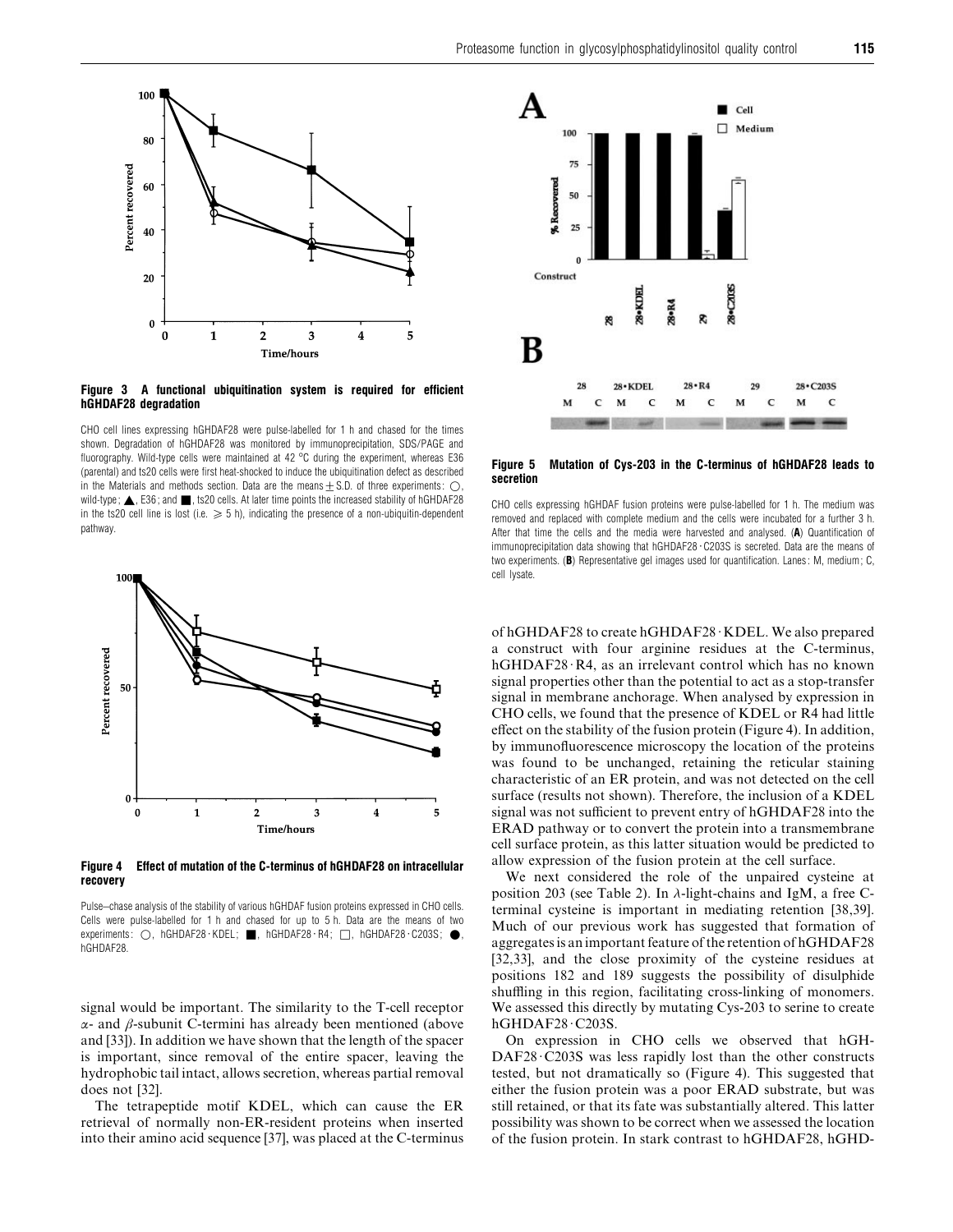

*Figure 6 Cys-203 is essential for formation of hGHDAF28 aggregates*

SDS/PAGE analysis of immunoprecipitates of hGHDAF28, hGHDAF28 · KDEL and hGHD- $AF28 \cdot C203S$ . Equal aliquots of the same immunoprecipitate were electrophoresed under reducing (lanes R) or non-reducing (lanes U) conditions. (*A*) Composite autoradiogram showing the positions of the hGHDAF28 constructs and their intensities. Arrows indicate migration positions of reduced (upper) and non-reduced (lower) monomeric forms of hGHDAF28. Previous studies indicate that  $\sim$  50% of hGHDAF28 is recovered in cell lysates as part of disulphidelinked high-molecular-mass complexes and therefore does not migrate with the monomer band [32]. Note that reduced and non-reduced samples were electrophoresed with a free lane to separate them and to prevent diffusion of DTT into the non-reduced lanes. Gel images were reconstructed using Adobe Photoshop 3.01 to place corresponding lanes adjacent and to facilitate easier comparison. (*B*) Quantification of the intensities of the monomer bands in (*A*) by densitometry. The intensity of the reduced band in each case has been set at 1.00. Note that for hGHDAF28 and hGHDAF28 · KDEL, significantly more antigen is recovered after reduction, whereas for hGHDAF28 · C203S no change is seen. Accuracy of the analysis is  $±$  10%. This is a representative experiment of three.

AF28·R4, hGHDAF28·KDEL and hGHDAF29,  $\sim 60\%$ hGHDAF28 · C203S was recovered efficiently from the medium after 3 h (Figure 5). A small amount of hGHDAF29 was also found in the medium, but is probably due to shedding of this GPI-anchored protein from the cell surface. These experiments suggest that the presence of an unpaired cysteine within the GPI signal is an essential retention determinant for hGHDAF.

We next investigated whether intracellular hGHDAF28 $\cdot$ C203S was able to form aggregates like hGHDAF28. We assessed this by comparison of the level of radioactivity recovered in the respective monomer bands before and after reduction with DTT (Figure 6). Previously we have shown that  $\sim 50\%$  of hGHDAF28 is incorporated into higher order disulphide-linked species [32] and therefore is not recoverable as monomer without reduction. On reduction, all of the fusion protein is found as the monomer.

We performed this analysis in transiently transfected COS cells by metabolic labelling, immunoprecipitation and SDS/PAGE to resolve the hGHDAF28 band (Figure 6A). Equal aliquots of immunoprecipitate were loaded before and after reduction and

the monomer bands were quantified (Figure 6B). hGHDAF28 behaved as expected, with approximately  $50\%$  of the protein present as an aggregate. Owing to reduction of the two disulphide bridges in the hGH domain, which increases the Stokes radius of the protein, the reduced form of hGHDAF28 is found to have decreased mobility in this gel system. The same altered migration was observed for all of the hGHDAF28 proteins. Like the parent protein, hGHDAF28 KDEL also formed an aggregate. In contrast, when we looked at the behaviour of hGHD- $AF28 \cdot C203S$  we found that reduction had no effect on the recovery of radioactivity, indicating that removal of Cys-203 resulted in failure of the protein to form aggregates. In addition, if we treated cells with DTT we observed that secretion of hGHDAF28·C203S was abolished (results not shown [33]). This effect was presumably due to exposure of new thiols by creation of a reducing potential within the ER and indicates that hGHDAF28 $\cdot$ C203S is still capable of being retained by the quality control system.

# *DISCUSSION*

The emerging model for ERAD is that retained protein is transported in a retrograde fashion from the ER back to the cytosol [4,5], probably mediated in part by the sec61p pore complex, and is supported by both biochemical and genetic evidence [6,7,16,20]. Once on the cytosolic face of the ER the ERAD substrate protein is then delivered to the proteasome [12,13,15,17,18,21]. This process may involve the ubiquitination machinery, but for some substrates it is not required [22]. Cytosolic chaperones may also be involved [40]. Re-export processes from the ER are quite common and substrates include glycopeptides and oligosaccharides in addition to proteins [8–10] and probably goes some way towards explaining the mode of action of a number of plant and bacterial toxins.

Here we show that the model GPI-anchored protein, hGHDAF, is also a substrate for this pathway (Figure 7). Our data indicate that the major protease involved in the degradation of hGHDAF28 is lactacystin- and ALLN-sensitive and therefore proteasomal. Uniquely, we also see a lactacystin-resistant proteolytic event, which removes  $\sim$  2 kDa from the hGHDAF28 molecule. Since this cleavage is unaffected by the additional presence of ALLN, ALLM, antipain or pepstatin, it is unlikely to be mediated by either aspartic, serine or cysteine proteases. We do not know the location of the cleavage generating p24, but as the hGH portion of hGHDAF28 is compact and protease resistant ([41]; L. J. Wainwright and M. C. Field, unpublished work), it is most likely that the C-terminus is the site of the cut. This would remove the majority of the GPI signal, which is implicated as important in cross-linking and retaining the protein. Thus conversion into p24 may be a prerequisite for further handling of the protein ([32] and see below). hGH itself would be expected to be secreted if it were to be released from hGHDAF28 by proteolysis, but in the presence of lactacystin we find that the sum of the intact hGHDAF28 and p24 recovered from cell lysates remains unchanged, indicating that p24 cannot be secreted and therefore suggests that the cleavage producing p24 occurs after association with the ERAD re-export system or is derived from disulphide-linked aggregated material. As none of the non-proteasomal protease inhibitors was effective in preventing the turnover of hGHDAF28 we cannot assign the nature of the activity responsible for this processing event or determine if the step mediated by this activity is essential. It is formally possible that conversion of hGHDAF28 into p24 is only of significance to the lactacystin-treated cell, but in such cells our analysis indicates that the majority of hGHDAF28 passes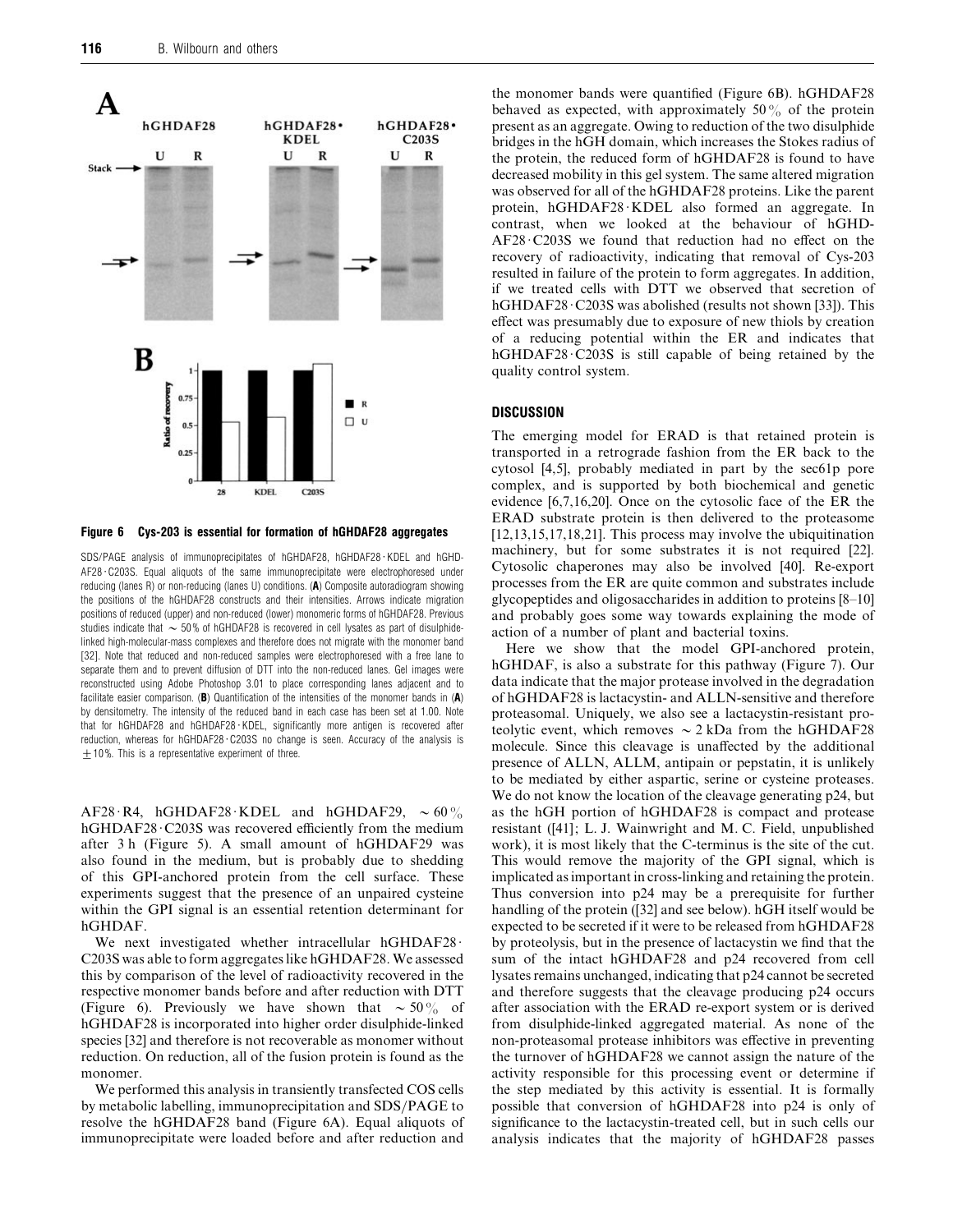

#### *Figure 7 Model for the degradative pathway of hGHDAF28*

The scheme is based on the work described in this paper and in [32,33] and current models of ERAD [4]. Steps that are affected by pharmacological or other treatments are indicated by double bars thus //. We propose that after import to the ER, hGHDAF28 rapidly assembles into a mixture of aggregate and monomer [32], which is in equilibrium. The aggregate form cannot be secreted due to size, whereas the monomer is retained by a mechanism related to ' thiol-mediated retention ' [38]. The presence of three Cys residues near the C-terminus of hGHDAF28 allows some shuffling and cross-linking to take place within the aggregate. Only the monomeric form can be re-exported from the ER, via sec61p, and therefore addition of DTT to cells, inhibiting thiol oxidation, promotes export and hence a decreased half-life [33]. During export, or at some point thereafter, there is proteolytic removal of a 2 kDa fragment by an ALLN- and lactacystin-resistant protease. Following this, hGHDAF28 is ubiquitinated and rapidly delivered to the proteasome. In the absence of E1 activity, a non-ubiquitin-dependent mechanism delivers hGHDAF28 to the proteasome, by a slow route.

through the p24 form during disposal. Also, the kinetics of production of p24 are similar to those of hGHDAF28 degradation in uninhibited cells, consistent with p24 being a *bona fide* intermediate. However, additional data are required to confirm this, as is the mechanism by which p24 is derived from hGHDAF28.

We also found that hGHDAF28 degradation was accelerated by a functional ubiquitination system, using the wellcharacterized ts20 temperature-sensitive ubiquitin-deficient cell line [14]. However, the effect was not complete, as we observed reduced but significant degradation at the non-permissive temperature. This could reflect the redundancy of the ubiquitination system, leakiness of the mutant phenotype, or the presence of both ubiquitin-dependent and independent routes. The latter possibility has been clearly demonstrated for the T-cell receptor α-subunit by removal of lysine residues, preventing ubiquitin conjugation [22]. However, from our analysis it is clear that the ubiquitin system does serve to accelerate the rate at which hGHDAF28 is degraded, but we cannot conclude that it is an essential component. We suggest rather that ubiquitin-conjugation represents a fast-track process.

Analysis of the GPI signal by mutagenesis revealed an unexpected finding. Initially we were interested in whether the presence of a KDEL motif would stabilize the fusion protein by interaction with the erd2 receptor. This was found not to be the case. These data firmly rule out transport beyond the ER by normal anteriograde vesicle pathways playing a role in the disposal of hGHDAF28 and are consistent with the failure to include non-processed GPI-signal proteins in ER transport vesicles in yeast [30]. In addition, these data indicate that the presence of a small polar region, R4 or KDEL, at the C-terminus of the GPI-signal is not sufficient to destroy the retention properties of the DAF sequence. We also conclude from these data that the presence of these small polar regions at the Ctermini of the fusion proteins is unlikely to have converted them into transmembrane proteins, as these are predicted to be exported to the cell surface.

When we altered the cysteine residue in the DAF28 signal to serine we found a dramatic effect. hGHDAF28 C203S protein was efficiently secreted from the cell and did not appear to enter the ERAD pathway, nor was the protein incorporated into disulphide-linked aggregates. This observation suggests that whereas the presence of the DAF GPI-signal is sufficient for retention it is critically dependent on the presence of Cys-203. Additionally, retention and aggregate formation are found to correlate. At first sight this appears to conflict with observations that most GPI-anchored proteins that fail to be processed are retained and that only a minority of GPI signals contain a cysteine residue [26,31]. However, study of *Trypanosoma cruzi* that over express GPI phospholipase C, resulting in GPIdeficiency, demonstrated that GPI proteins had divergent cellular fates and could either be retained for degradation or secreted [42]. In addition, the presence of a cysteine residue, either in the GPI-signal (e.g. *Dictyostellium* PsA) or very close to it (e.g. Thy-1 or placental alkaline phosphatase, see [43]), suggests that this may not be a unique mechanism. Furthermore, studies with immunoglobulin subunits, specifically  $\lambda$  and  $\mu$  chains, have also shown the vital importance of a C-terminal unpaired cysteine for retention [38,39], which has led to the suggestion of a ' thiolmediated retention' system. Our previous experiments using DTT to perturb ER redox led to a decrease in stability for hGHDAF28 [33] and would be consistent with this model (Figure 7). Indeed, DTT treatment also prevented export of hGHDAF28·C203S, consistent with efficient recognition of this class of protein by the ' thiol-mediated' retention system.

Most importantly, our data indicate that hGHDAF28 may